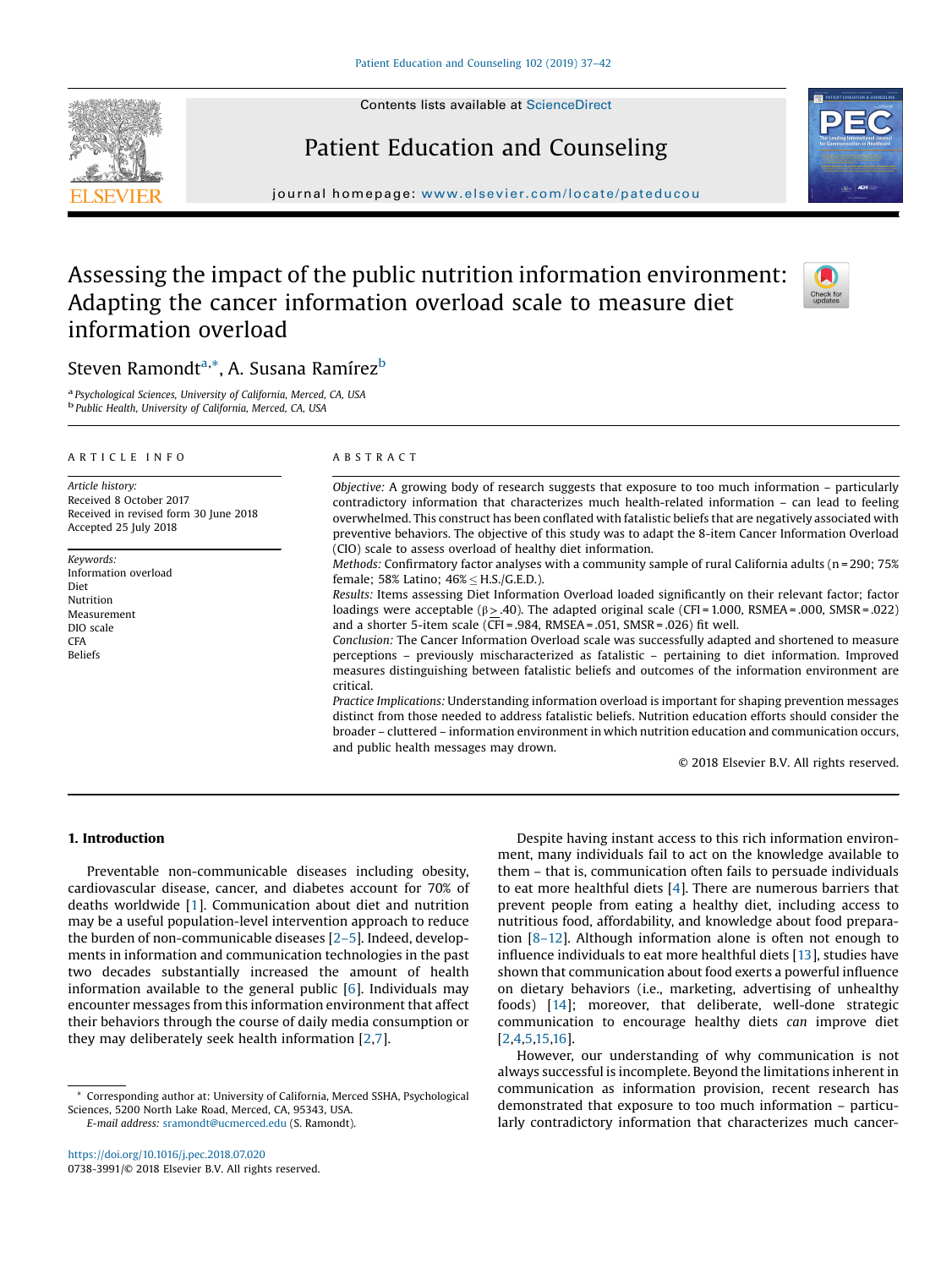<span id="page-1-0"></span>and nutrition-related information [[4,](#page-4-0)17–[20](#page-4-0)] – can lead to feeling overwhelmed by the information available [21–[23\]](#page-4-0).

Feeling overwhelmed from exposure to contradictory and conflicting messages is not the result of the content of any single specific message, but rather due to the nature of the information environment as a whole. Although a contradictory public information environment may be an accurate reflection of the state of the science of nutrition – and indeed of the nature of science, wherein incremental progress is made non-linearly [[19\]](#page-4-0) – the subtleties of scientific studies may be missing from public reporting of the science. Research is full of contradictory findings: a large clinical trial may reach different conclusions compared to a small observational study on the same topic. However, this evolutionary nature of research leads to what Jensen et al. [[24](#page-4-0)] name "the carcinogen of the week" style reporting, with diet related factors often being both being a risk as well as a protective factor [[25\]](#page-4-0). Researchers and health professionals understand the evolutionary nature of research and therefore have the tools to cope with this conflicting environment. However, the public lacks this understanding and may not be able to cope as effectively. In addition, coverage of science often lacks information relevant to facilitate this process [[26](#page-4-0)]. As a result, the public has a hard time making sense of conflicting scientific results [[19](#page-4-0),[27](#page-4-0)].

Since nutrition and diet are topics of broad interest, food, nutrition science, and dietary advice are frequently covered in the news and broadly disseminated through mass media and social media channels. The lack of concordance in the overabundant information environment may produce information overload, the belief or set of beliefs that there is just too much information, resulting in feeling overwhelmed [\[24\]](#page-4-0). Specifically, the model of information overload suggests that as a result of the arousing content in the information environment, additional cognitive resources are necessary to make sense of the content; the resulting strain on capabilities results in information overload [[28\]](#page-4-0). The model further posits that overwhelmed individuals will actively avoid information [[28](#page-4-0)].

Mitigating information overload requires understanding the nature and accurate assessment of this concept. A major challenge has been the conflation of information overload with fatalism [[24,29,30](#page-4-0)]. Incorrectly addressing these beliefs as fatalism, often seen as a cultural trait [\[29](#page-4-0)], could hinder efforts to mitigate these beliefs and their adverse effects on health. In an effort to address these issues, Jensen et al. [[24\]](#page-4-0) developed and validated a multiitem measure of cancer information overload (CIO). The CIO scale has been validated and assessed in a number of studies examining cancer information behaviors and outcomes [[21,23,24](#page-4-0),[31](#page-4-0)]. Exposure to the information environment has been shown to predict information overload, with content about cancer causes and uncertainty positively predicting CIO, and content about cancer causes and established prevention information negatively predicting CIO [\[32\]](#page-4-0). The CIO scale has been positively associated with information avoidance [\[31\]](#page-4-0) and negatively associated with preventive behaviors including fruit and vegetable consumption, regular exercise, smoking avoidance [[23](#page-4-0)], and cancer screening [[24](#page-4-0)]. The utility of the CIO scale in understanding negative effects of exposure to the public information environment about cancer suggests opportunities to expand the construct to other contexts that are similarly fraught with misinformation. Thus, the aim of the present study was to extend the construct of information overload to the nutrition and diet information environment context, which, like the cancer information environment, is riddled with misinformation and contradictory advice. Our first goal was to adapt the CIO scale to measure diet information overload (DIO). In addition, we wanted to test the recommendations by Costa et al. [[33](#page-4-0)] to simplify assessment of information overload by removing 3 of the original 8 items. We hypothesized that the best estimates of diet information overload would result from the shortened scale since it includes only the items that precisely capture information overload.

# 2. Method

# 2.1. Adaptation of the cancer information overload scale

Diet information overload was adapted from the CIO scale [\[24](#page-4-0)] (see Table 1). The scale consists of eight items with five response options (strongly disagree to strongly agree). The adaptation involved replacing "cancer" or "cancer prevention" with appropriate substitutions about "diet" or "eating a healthy diet." For example, the original item "There are so many different recommendations about preventing cancer, it's hard to know which ones to follow" was adapted to "There are so many recommendations about eating a healthy diet, it's hard to know which ones to follow." The original statement "I feel overloaded by the amount of cancer information I am supposed to know" was adapted to "I feel overloaded by the amount of information about eating a healthy diet I am supposed to know."

#### Table 1

Diet Information overload. Respondent scores and confirmatory factor analysis model standardized (β) coefficients (N=287).

|                | Items                                                                                                      |              | DIO model 1 |      | DIO model 2 |      | DIO model 3 |      | DIO-SF  |      |
|----------------|------------------------------------------------------------------------------------------------------------|--------------|-------------|------|-------------|------|-------------|------|---------|------|
|                |                                                                                                            | M(SD)        | B           | SE   | β           | SE   | ß           | SE   | β       | SE   |
| $\mathbf{1}$   | There are so many recommendations about eating a<br>healthy diet, it's hard to know which ones to follow.  | 2.57(1.085)  | $.497*$     | .056 | $.497*$     | .055 | $.481*$     | .058 | $.486*$ | .063 |
| 2              | There is not enough time to do all the things<br>recommended to eat a healthy diet.                        | 3.28 (1.122) | $.461*$     | .065 | $.464*$     | .065 | $.390*$     | .071 |         |      |
| 3              | It has gotten to the point where I don't even care to hear<br>new information about eating a healthy diet. | 3.55 (1.092) | $.514*$     | .056 | $.513*$     | .056 | $.475*$     | .062 | $.531*$ | .063 |
| $\overline{4}$ | No one could actually do all of the healthy diet<br>recommendations that are given.                        | 3.33 (1.049) | $.062*$     | .021 |             |      |             |      |         |      |
| 5              | Information about eating a healthy diet all start to<br>sound the same after a while.                      | 2.75 (1.093) | $.619*$     | .048 | $.619*$     | .048 | $.607*$     | .052 | $.656*$ | .050 |
| 6              | I forget most information about eating a healthy diet<br>right after I hear it.                            | 3.21 (1.150) | $.658*$     | .047 | $.657*$     | .047 | $.663*$     | .051 | $.659*$ | .055 |
| $\overline{7}$ | Most things I hear or read about eating a healthy diet<br>seem pretty far-fetched.                         | 3.32 (1.061) | $.621*$     | .056 | $.621*$     | .056 | $.607*$     | .059 |         |      |
| 8              | I feel overloaded by the amount of information about<br>eating a healthy diet I am supposed to know.       | 3.16 (1.141) | $.714*$     | .041 | $.713*$     | .041 | $.741*$     | .043 | .695*   | .053 |

DIO = Diet Information Overload scale, DIO model 1 = CIO model adaptation, DIO model 2 = DIO scale minus item 1, DIO model 3 = DIO scale minus item 4 and including error correlations, DIO-SF = Diet Information Overload scale Short Form  $(1 =$  strongly agree to  $5 =$  strongly disagree), \* p < 0.05.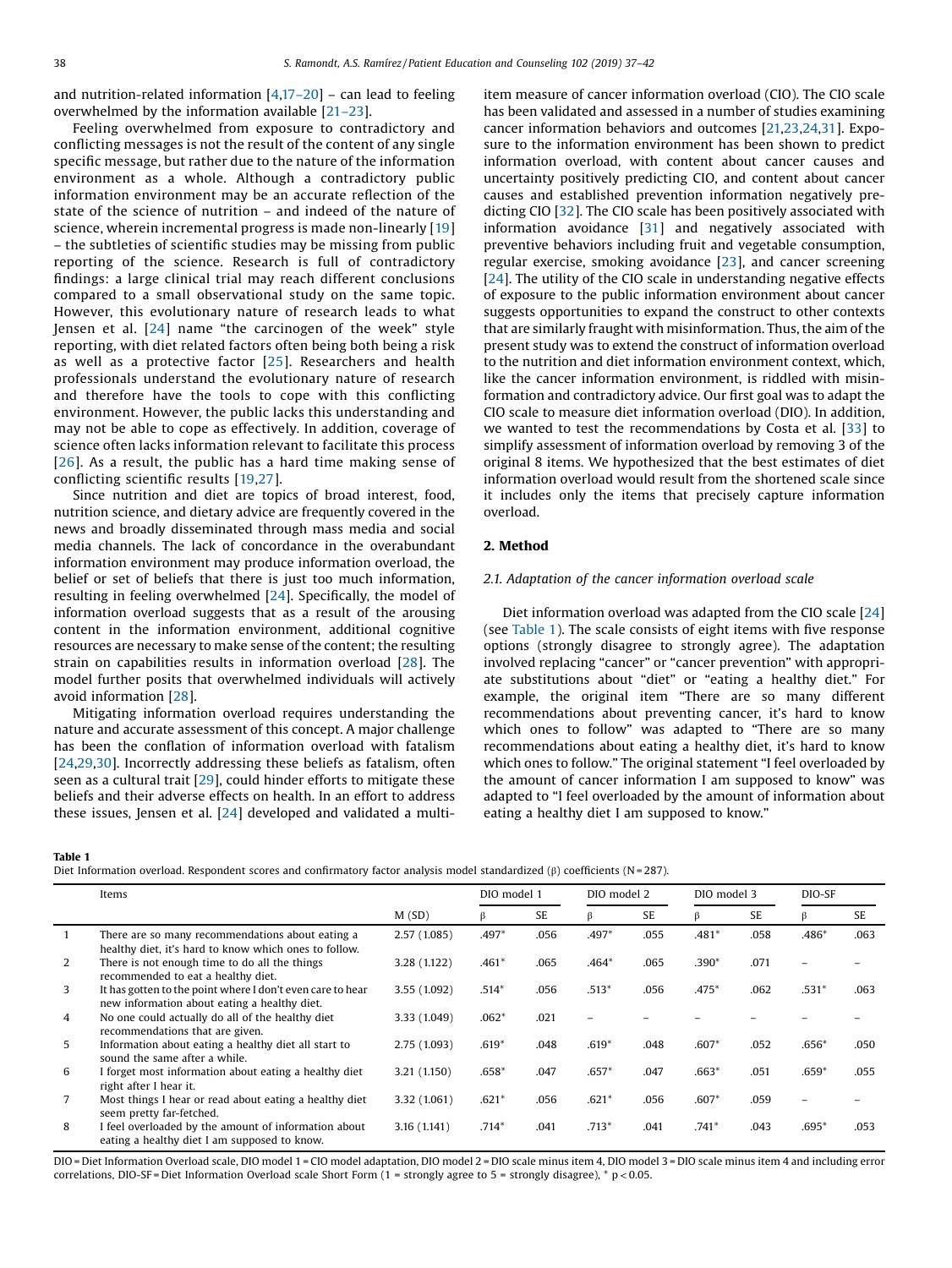In their comments on the original CIO scale, Costa and colleagues [[33](#page-4-0)] argued that three of the eight items could be omitted since they deviate from the definition offered by Jensen et al. [\[24](#page-4-0)]: "feeling overwhelmed by the amount of cancer-related material in the information environment". Specifically, they recommended removing the item, "Most things I read or hear about cancer seem pretty farfetched" since it addresses the quality of the information instead of the quantity. Second, they recommended removing the item, "No one could actually do all of the cancer recommendations that are given" since it is not capturing perceptions about the respondents own psychological response. Lastly, they recommended removing, "There is not enough time to do all of the things recommended to prevent cancer," as time is a barrier to action and not a feeling about the information environment. We therefore compared performance of the adapated DIO with the original eight items as developed by Jensen et al. [[24](#page-4-0)] with the shorter five item scale as recommended by Costa et al. [[33](#page-4-0)].

Additionally, the scale was adapted into Spanish using standard procedures to ensure equivalence. Additional details about the process are provided in another publication [blinded for review].

#### 2.2. Sample and procedure

Data were collected from a community sample in rural Central California  $(N = 290)$  as part of a larger community health partnership program. A stratified sampling approach by ethnicity was utilized to reflect the population of the county [\[34,35](#page-4-0)]. Participants were recruited at a variety of public places, including local parks, and supermarkets. Surveys were verbally administered in person or by phone. Participants were eligible to participate if they were over 18 years of age, were proficient enough in English or Spanish to complete the survey, and worked or lived in the county where the data was collected. Three participants did not complete the DIO scale, resulting in a final sample of 287 participants. Almost 20% of the sample  $(N=56)$  completed the survey in Spanish. The majority of the sample was female (74.9%). Age was distributed as follows: 18–24 (16.4%), 25–34 (28.9%), 35–44 (23.7%), 45–64 (23.0%), and 65+ (7.3%). Most participants identified as Hispanic/Latino (57.7%), 22.4% identified as White/Caucasian, 10.8% Hmong and 9.1% identified themselves as other than the above three ethnicities. Education was measured by asking about the highest level of education completed (from 0 = No formal education to 21 = graduate or professional degree, Mean = 13.84, SD = 4.67). A little over 20% (N = 58) of the participants did not receive a high school degree, 25.7% did receive a high school degree, 37.7% received some college, and 16.2% received a bachelor degree or higher. We used food assistance as an additional indicator of socioeconomic status and proxy for household income: Over 43% of the sample  $(N = 122)$  received food assistance in the past year.

#### Table 2 Fit indices.

# Fit indices. DIO model 1 DIO model 2 DIO model 3 DIO-SF Absolute fit CFI .942 .956 .956 .984 .984 .984 RMSEA .061 .034-.087) .060(.027-.092) .000 (.000-.053) .051 .000-.106) SRMR .044 .040 .022 .026  $X^2$  41.066\* 28.492\* 9.152 8.669 Comparison AIC 9074.036 5719.771 5700.150 4123.938 BIC 9161.864 5796.621 5787.977 4178.830

DIO = Diet Information Overload scale, DIO model 1 = CIO model adaptation, DIO model 2 = DIO scale minus item 4, DIO model 3 = DIO scale minus item 4 and including error correlations, IO-SF = Diet Information Overload scale Short Form, CFI = Comparative Fit Index, RMSEA = Root Mean Error of Approximation, SRMR = Standardized Root Mean Square Residual, AIC =Akaike Information Criterion and BIC = Bayesian Information Criterion, \*p<0.001.

#### 2.3. Analyses

Consistent with Jensen and colleagues' [[24](#page-4-0)] original approach, assessment of the factor structure of the DIO and DIO-SF was examined through a confirmatory factor analysis (CFA) in order to determine if the adapted questions had the same underlying construct. We used a regression model to investigate the relationship between diet information overload and our sociodemographic characteristics. Descriptive statistics, the regression analysis, and Cronbach's  $\alpha$  were conducted with IBM SPSS Statistics 24.0. CFA were conducted using Mplus version 7.31 [\[36](#page-4-0)]. The amount of missing data was low (<.0001%) and missing completely at random [\[37\]](#page-4-0); Mplus defaults were used for missing data imputation [[36](#page-4-0)]. Items with non-significant factor loadings and loadings below .3 were not considered salient [\[38](#page-4-0)] and were compared based on fit indices with models omitting these items. Modification indices were inspected for improvement, with values of 3.84 or greater indicating significant model improvements [[38](#page-4-0)]. However, we only employed modifications if there was an underlying substantive basis for doing so, as is recommended by Brown (2015). To assess the model fit of the models, we computed and compared the comparative fit index (CFI), the root mean square error of approximation (RMSEA), the standardized root mean squared residual (SRMR), and the chi-square ( $\chi^2$ ). The CFI is a measure of model fit ranging from 0 to 1 where larger values (closer to 1) indicate better fit [[39](#page-4-0)]. The RMSEA is a measure of model misfit where values of .05 or lower indicate excellent fit, values <.8 indicate fair fit and values >.1 indicate unacceptable fit [\[39,40](#page-4-0)]. Standardized root mean squared residual(SRMR) indicates good fit at .08 or lower [[39](#page-4-0)]. A significant  $\chi^2$  test indicates a poorly fitting model [\[41](#page-4-0)]. In addition, the Akaike information criterion (AIC), and the Bayesian information criterion (BIC) were used to directly compare models; lower scores indicate better fit [\[42\]](#page-5-0).

### 3. Results

#### 3.1. Confirmatory factor analysis - DIO

The full adaption of the CIO (DIO model 1) ( $M = 3.14$ , SD = .71) to diet demonstrated good reliability,  $\alpha$  = .80. However, the model showed unsatisfactory fit (see Table 2),  $X^2 = 41.066$ ,  $p < .001$ ,  $CFI = .942$ ,  $RMSEA = .061$   $(CI = .034 - .087)$ ,  $SMSR = .044$ ,  $AIC =$ 9074.036 and BIC = 9161.864. Item 4, "No one could actually do all of the healthy diet recommendations that are given" (see [Table](#page-1-0) 1) had a low factor loading  $(\beta = .062, SE = .021)$  and was removed.

The DIO model with item 4 removed (i.e. DIO model 2), showed improvements (AIC = 5718.771 and BIC = 5796.621). The CFI (.956) showed good fit, and the SMSR (.040) was excellent. However, the RMSEA (.060, CI = .027–.092) was fair and the  $X^2$  test was still significant  $(X^2 = 28.492, p = .011)$ . Modification indices indicated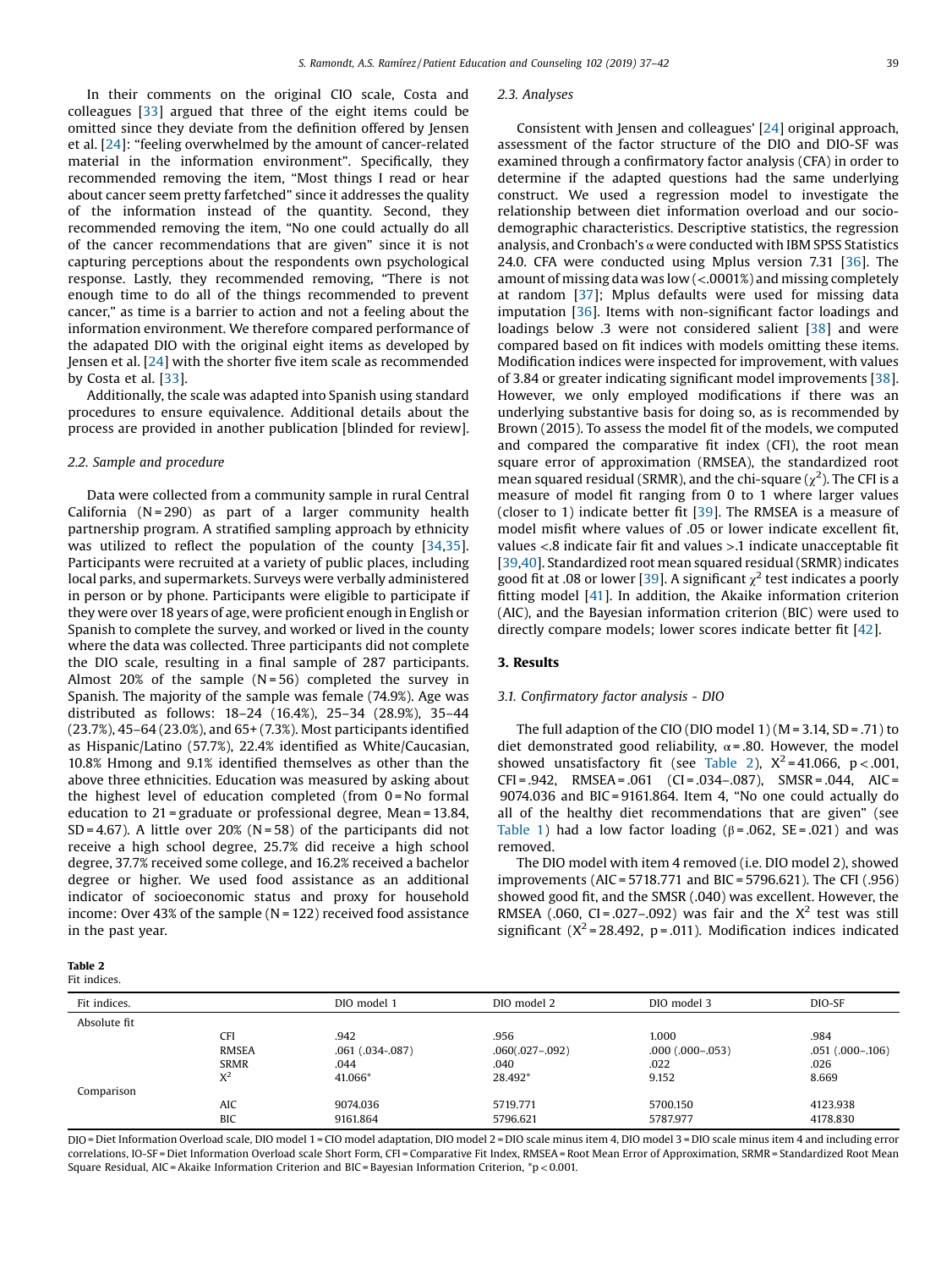that correlating the item errors between several items would significantly improve the model. We identified three pairs of dyads that can be related to each other beyond the information overload construct: Items 1 and 2 both relate to efficiency, items 2 and 7 both relate to disinterest, and items 3 and 5 both address backlash. Since these dyads may be related to each other beyond information overload, their error terms were allowed to correlate. With these additional adjustments, the model (DIO model 3) (M = 3.12, SD = .73) showed excellent fit,  $X^2 = 9.152$ , p = .608, CFI = 1.000, RMSEA = .000 (CI = .000–.053), SMSR = .022, AIC = 5700.150 and BIC = 5787.977. This model demonstrated good reliability,  $\alpha$  = .78.

### 3.2. Confirmatory factor analysis – DIO-SF

The shorter version of the scale (i.e. DIO-SF) ( $M = 3.05$ , SD = .78) demonstrated good reliability,  $\alpha = .74$ . and showed excellent fit,  $X^2 = 8,669$ , p = .123, CFI = .984, RMSEA = .051 (CI = .000-.106), SMSR = .026, AIC = 4123.938 and BIC = 4178.830. Given the excellent fit of the model, no post hoc modifications were applied.

# 3.3. Predicting DIO-SF

Education significantly predicted diet information overload. Participants with more education were more likely to feel overloaded by diet information  $(B=.025, SE=.012, p=.045)$ . The only other significantly predictor, receiving food assistance, negatively predicted diet information overload  $(B = -.225, SE =$ .098, p = .023). Age, gender, ethnicity and completing the survey in Spanish were not found to be significant predictors in the model. INSERT Table 3 HERE

### 4. Discussion and conclusion

### 4.1. Discussion

Communication about diet and nutrition can be a useful tool for health promotion, but too much information, particularly when much of it is contradictory, can have adverse effects [[22](#page-4-0)]. In growing recognition of the complexity of public health communication, prior studies have attempted to characterize the information environment directly [[27](#page-4-0)]. However, there was not previously a way to assess audiences' perceptions of the diet information environment. In this study, we successfully adapted the cancer information overload scale to measure diet information overload, providing a tool for assessing patients' perceptions of the diet information environment.

In addition to validating the original 8-item information overload scale, we found that a shortened 5-item version suggested by Costa and colleagues (2015) demonstrated better fit. For theoretical, statistical, and practical reasons, we recommend using the shorter version. First, from a theoretical perspective, the short form more precisely represents information

|--|--|

| Regression predicting DIO using the DIO-SF. |  |  |
|---------------------------------------------|--|--|
|---------------------------------------------|--|--|

| Fit indices.      | B(SE)         | P       |
|-------------------|---------------|---------|
| Age               | $-.001(.003)$ | .766    |
| Female            | .086(.110)    | .431    |
| Ethnicity         |               |         |
| Hispanic/Latino   | $-.075(.126)$ | .552    |
| Hmong             | .049(1.26)    | .785    |
| Other             | $-.193(193)$  | .318    |
| Education         | .025(.012)    | $.045*$ |
| Survey in Spanish | .040(.146)    | .785    |
| Food assistance   | $-.225(.098)$ | $.023*$ |

 $R^2$  = .062,  $^*p$  < 0.05.

overload, since it explicitly excludes items that do not fit the formal information overload definition. Statistical analyses support the short version: Comparison indices suggested that the DIO-SF fit the data better. In addition, the shorter version addresses the limitation brought up in the original article and comment [[24,33](#page-4-0)] about the post hoc adjustments to the scale. Adjustments based on modification indices capitalize on chance in small sample sizes [[43,44](#page-5-0)] and MacCallum et al. [[44\]](#page-5-0) suggest that constructing an alternative a priori model is a more appropriate way to deal with imperfect model fit. Lastly, practically: a shorter version of the scale is less of a burden on patients and the general public.

In contrast to many of the cancer-related studies [[24](#page-4-0),[45](#page-5-0)–47], in this study, more education predicted more diet information overload. While this may seem paradoxical, it is possible that differences in information access may explain these findings. That is, with increased education comes increased access to information, health information seeking behaviors, and in general the skills to make sense of retrieved information [\[2](#page-4-0),[7](#page-4-0)]– but not necessarily the skills to cope with too much information. As such, those with lower education may lack access to the full scope of the public nutrition information environment, but this lack of access may be protective, buffering from potential negative consequences such as information overload [\[48](#page-5-0)]. Surprisingly, our other indicator of socioeconomic status – the proxy for income – was related differently to information overload: Receiving food assistance in the past year negatively predicted information overload. This finding may be due to the comprehensive services offered by food assistance agencies. For example, in California, recipients of the federally-funded nutrition assistance program often take advantage of nutrition education classes [\[49](#page-5-0)–51]. These classes may increase participants' baseline levels of knowledge about nutrition guidelines, which could help cut through the clutter of the public information environment.

A strength of this study was the diverse sample, reflecting an ethnically diverse, low income, low education, and rural population. The diverse community sample used in this study addresses an important limitation that surrounds previous information overload work, the potential bias and inequalities introduced by only sampling highly educated, Caucasian participants [[21,23,24](#page-4-0),[52\]](#page-5-0). However, a corresponding limitation is that the study did not randomly sample from the U.S. population as a whole and therefore may not be generalizable nationwide. Similarly, the inclusion of diverse samples and multiple languages, as is the case in this study, calls for validation of measurements for non-Caucasian and non-English speakers. Although this study included a substantial proportion of Spanish speakers, it was underpowered for an appropriate test for structural invariance. Measurement invariance of the DIO or DIO-SF should be assessed in future studies. In addition, while the diet information overload scale was adapted from cancer, certain reliability questions still need to be answered, including test-retest reliability.

Lastly, it is important to note that regression model explained only a small part of the variance in diet information overload. The included demographic variables are not sufficient to explain the complex process underlying diet information overload. Future research should consider the driving factors, including access to health information, related to exposure to too much dissonant healthy diet information, and variables moderating the subsequent diet information overload.

# 4.2. Conclusion

The information environment can contribute to troubling beliefs – previously characterized as fatalistic – that may affect preventive behaviors. The information overload scale was successfully adapted from the cancer context to measure perceptions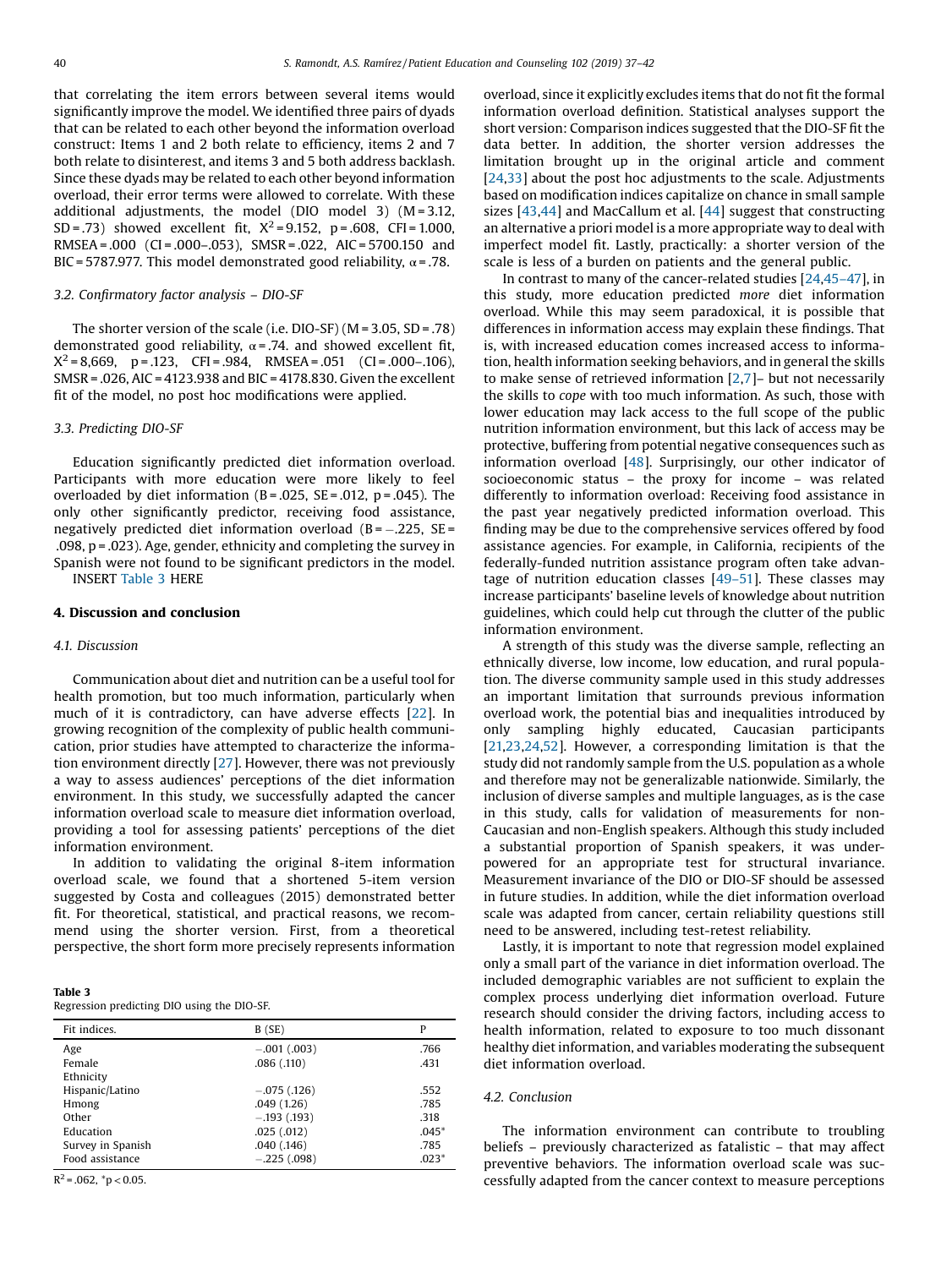<span id="page-4-0"></span>of the information environment specific to healthy diet information, and validated in a diverse community sample.

# 4.3. Practice implications

The nutrition information environment is cluttered and often conflicting; this results in confusion and information overload among the general public, which can have negative effects on preventive behaviors. This study provides a tool for assessing patients' perceptions of the diet information environment. Nutrition education efforts should take into account the broader – cluttered – information environment in which nutrition education and communication occurs, and public health messages may drown.

#### Acknowledgements

This project was supported by the Centers for Disease Control and Prevention through a grant to the Merced County Department of Public Health (1U58DP005710). ASR received support from the National Cancer Institute (K01CA190659). The content is solely the responsibility of the authors and does not necessarily represent the official views of the NIH, the CDC, or Merced County.

#### References

- [1] WHO, Noncommunicable Diseases, WHO, 2017. (Accessed September 26, 2017) <http://www.who.int/mediacentre/factsheets/fs355/en/>.
- [2] A.S. Ramirez, D. Freres, L.S. Martinez, N. Lewis, A. [Bourgoin,](http://refhub.elsevier.com/S0738-3991(18)30424-5/sbref0010) B.J. Kelly, C.-J. Lee, R.H. Nagler, J.S. Schwartz, R.C. Hornik, [Information](http://refhub.elsevier.com/S0738-3991(18)30424-5/sbref0010) seeking from media and [Family/Friends](http://refhub.elsevier.com/S0738-3991(18)30424-5/sbref0010) increases the likelihood of engaging in healthy lifestyle behaviors, J. Health Commun. 18 (2013) 527–542, [doi:http://dx.doi.org/](http://refhub.elsevier.com/S0738-3991(18)30424-5/sbref0010) [10.1080/10810730.2012.743632.](http://dx.doi.org/10.1080/10810730.2012.743632)
- [3] M.H. Fernstrom, K.A. Reed, E.B. Rahavi, C.C. Dooher, [Communication](http://refhub.elsevier.com/S0738-3991(18)30424-5/sbref0015) strategies to help reduce the prevalence of [non-communicable](http://refhub.elsevier.com/S0738-3991(18)30424-5/sbref0015) diseases: proceedings from the inaugural IFIC [Foundation](http://refhub.elsevier.com/S0738-3991(18)30424-5/sbref0015) Global Diet and Physical Activity Communications Summit, Nutr. Rev. 70 (2012) 301–310, [doi:http://dx.doi.org/](http://refhub.elsevier.com/S0738-3991(18)30424-5/sbref0015) [10.1111/j.1753-4887.2012.00480.x.](http://dx.doi.org/10.1111/j.1753-4887.2012.00480.x)
- [4] B.A. [Hornick,](http://refhub.elsevier.com/S0738-3991(18)30424-5/sbref0020) N.M. Childs, M. Smith Edge, W.R. Kapsak, C. Dooher, C. White, Is it time to rethink nutrition [communications?](http://refhub.elsevier.com/S0738-3991(18)30424-5/sbref0020) A 5-year retrospective of [Americans](http://refhub.elsevier.com/S0738-3991(18)30424-5/sbref0020)' attitudes toward food, nutrition, and health, J. Acad. Nutr. Diet. 113 (2013) 14–23, [doi:http://dx.doi.org/10.1016/j.jand.2012.10.009.](http://refhub.elsevier.com/S0738-3991(18)30424-5/sbref0020)
- [5] M.A. Wakefield, B. Loken, R.C. Hornik, Use of mass media [campaigns](http://refhub.elsevier.com/S0738-3991(18)30424-5/sbref0025) to change health behaviour, Lancet 376 (2010) 1261–1271, [doi:http://dx.doi.org/10.1016/](http://refhub.elsevier.com/S0738-3991(18)30424-5/sbref0025) [S0140-6736\(10\)60809-4.](http://dx.doi.org/10.1016/S0140-6736(10)60809-4)
- K. Viswanath, R.H. Nagler, C.A. [Bigman-Galimore,](http://refhub.elsevier.com/S0738-3991(18)30424-5/sbref0030) M.P. Mccauley, M. Jung, S. Ramanadhan, The [communications](http://refhub.elsevier.com/S0738-3991(18)30424-5/sbref0030) revolution and health inequalities in the 21st century: [implications](http://refhub.elsevier.com/S0738-3991(18)30424-5/sbref0030) for cancer control, Cancer Epidemiol. Biomark. Prev. 21 (2012) 1701–1708, [doi:http://dx.doi.org/10.1158/1055-9965.EPI-12-0852.](http://refhub.elsevier.com/S0738-3991(18)30424-5/sbref0030)
- [7] B. Kelly, R. Hornik, A. Romantan, J.S. Schwartz, K. [Armstrong,](http://refhub.elsevier.com/S0738-3991(18)30424-5/sbref0035) A. Demichele, M. Fishbein, S. Gray, S. Hull, A. Kim, R.H. Nagler, J. [Niederdeppe,](http://refhub.elsevier.com/S0738-3991(18)30424-5/sbref0035) A.S. Ramirez, A. [Smith-Mclallen,](http://refhub.elsevier.com/S0738-3991(18)30424-5/sbref0035) N. Wong, Cancer information scanning and seeking in the general population, J. Health Commun. 15 (2010) 734–753, [doi:http://dx.doi.](http://refhub.elsevier.com/S0738-3991(18)30424-5/sbref0035) [org/10.1080/10810730.2010.514029.](http://dx.doi.org/10.1080/10810730.2010.514029)
- [8] D. Chen, E.C. Jaenicke, R.J. Volpe, Food [environments](http://refhub.elsevier.com/S0738-3991(18)30424-5/sbref0040) and obesity: household diet [expenditure](http://refhub.elsevier.com/S0738-3991(18)30424-5/sbref0040) versus food deserts, Am. J. Public Health 106 (2016) 881–888, [doi:http://dx.doi.org/10.2105/AJPH.2016.303048.](http://refhub.elsevier.com/S0738-3991(18)30424-5/sbref0040)
- K. Glanz, M. Basil, E. Maibach, J. Goldberg, D. Snyder, Why [Americans](http://refhub.elsevier.com/S0738-3991(18)30424-5/sbref0045) eat what they do: taste, nutrition, cost, [convenience,](http://refhub.elsevier.com/S0738-3991(18)30424-5/sbref0045) and weight control concerns as influences on food [consumption,](http://refhub.elsevier.com/S0738-3991(18)30424-5/sbref0045) J. Am. Diet. Assoc. 98 (1998) 1118–1126, doi: [http://dx.doi.org/10.1016/S0002-8223\(98\)00260-0.](http://dx.doi.org/10.1016/S0002-8223(98)00260-0)
- [10] N.I. Larson, C.L. Perry, M. Story, D. [Neumark-Sztainer,](http://refhub.elsevier.com/S0738-3991(18)30424-5/sbref0050) Food preparation by Young adults is [associated](http://refhub.elsevier.com/S0738-3991(18)30424-5/sbref0050) with better diet quality, J. Am. Diet. Assoc. 106 (2006) 2001–2007, [doi:http://dx.doi.org/10.1016/j.jada.2006.09.008.](http://refhub.elsevier.com/S0738-3991(18)30424-5/sbref0050)
- [11] N.I. Larson, M.T. Story, M.C. Nelson, Neighborhood [environments:](http://refhub.elsevier.com/S0738-3991(18)30424-5/sbref0055) disparities in access to healthy foods in the U.S, Am. J. Prev. Med. 36 (2009) 74–81, [doi:http://](http://refhub.elsevier.com/S0738-3991(18)30424-5/sbref0055) [dx.doi.org/10.1016/j.amepre.2008.09.025.](http://dx.doi.org/10.1016/j.amepre.2008.09.025)
- [12] Z. Valdez, Community [perspectives](http://refhub.elsevier.com/S0738-3991(18)30424-5/sbref0060) on access to and availability of healthy food in rural, [low-resource,](http://refhub.elsevier.com/S0738-3991(18)30424-5/sbref0060) Latino communities, Prev. Chronic Dis. 13 (2016), [doi:http://dx.doi.org/10.5888/pcd13.160250.](http://refhub.elsevier.com/S0738-3991(18)30424-5/sbref0060)
- [13] M. Fishbein, J.N. Cappella, The role of theory in [developing](http://refhub.elsevier.com/S0738-3991(18)30424-5/sbref0065) effective health communications, J. Commun. 56 (2006) 1–17, [doi:http://dx.doi.org/10.1111/](http://refhub.elsevier.com/S0738-3991(18)30424-5/sbref0065) [j.1460-2466.2006.00280.x.](http://dx.doi.org/10.1111/j.1460-2466.2006.00280.x)
- [14] G. Cairns, K. Angus, G. Hastings, M. Caraher, [Systematic](http://refhub.elsevier.com/S0738-3991(18)30424-5/sbref0070) reviews of the evidence on the nature, extent and effects of food marketing to children. A [retrospective](http://refhub.elsevier.com/S0738-3991(18)30424-5/sbref0070) summary, Appetite 62 (2013) 209–215, [doi:http://dx.doi.org/10.1016/J.](http://refhub.elsevier.com/S0738-3991(18)30424-5/sbref0070) [APPET.2012.04.017.](http://dx.doi.org/10.1016/J.APPET.2012.04.017)
- [15] S.M. Curtis, M.S. Willis, "Are you eating healthy?" Nutrition [discourse](http://refhub.elsevier.com/S0738-3991(18)30424-5/sbref0075) in Midwestern clinics for the [underserved,](http://refhub.elsevier.com/S0738-3991(18)30424-5/sbref0075) Patient Educ. Couns. 99 (2016) 1641– 1646, [doi:http://dx.doi.org/10.1016/j.pec.2016.04.011.](http://refhub.elsevier.com/S0738-3991(18)30424-5/sbref0075)
- [16] J. Wardle, K. Parmenter, J. Waller, Nutrition [knowledge](http://refhub.elsevier.com/S0738-3991(18)30424-5/sbref0080) and food intake, Appetite 34 (2000) 269–275, [doi:http://dx.doi.org/10.1006/appe.1999.0311.](http://refhub.elsevier.com/S0738-3991(18)30424-5/sbref0080)
- [17] J.N. Clarke, M.M. Everest, Cancer in the mass print media: fear, [uncertainty](http://refhub.elsevier.com/S0738-3991(18)30424-5/sbref0085) and the medical model, Soc. Sci. Med. 62 (2006) 2591–2600, [doi:http://dx.doi.org/](http://refhub.elsevier.com/S0738-3991(18)30424-5/sbref0085) [10.1016/j.socscimed.2005.11.021.](http://dx.doi.org/10.1016/j.socscimed.2005.11.021)
- [18] E.A. Gill, A.S. Babrow, To hope or to know: coping with [uncertainty](http://refhub.elsevier.com/S0738-3991(18)30424-5/sbref0090) and [ambivalence](http://refhub.elsevier.com/S0738-3991(18)30424-5/sbref0090) in women's magazine breast cancer articles, J. Appl. Commun. Res. 35 (2007) 133–155, [doi:http://dx.doi.org/10.1080/00909880701263029.](http://refhub.elsevier.com/S0738-3991(18)30424-5/sbref0090)
- [19] J.P. Goldberg, S.A. Sliwa, [Communicating](http://refhub.elsevier.com/S0738-3991(18)30424-5/sbref0095) actionable nutrition messages: challenges and [opportunities,](http://refhub.elsevier.com/S0738-3991(18)30424-5/sbref0095) Proc. Nutr. Soc. 70 (2011) 26–37, doi:http://dx. [doi.org/10.1017/S0029665110004714.](http://dx.doi.org/10.1017/S0029665110004714)
- [20] R.J. Hurley, K.A. Kosenko, D. Brashers, [Uncertain](http://refhub.elsevier.com/S0738-3991(18)30424-5/sbref0100) terms: message features of online cancer news, Commun. Monogr. 78 (2011) 370–390, [doi:http://dx.doi.](http://refhub.elsevier.com/S0738-3991(18)30424-5/sbref0100) [org/10.1080/03637751.2011.565061.](http://dx.doi.org/10.1080/03637751.2011.565061)
- [21] J.D. Jensen, M. [Pokharel,](http://refhub.elsevier.com/S0738-3991(18)30424-5/sbref0105) C.L. Scherr, A.J. King, N. Brown, C. Jones, [Communicating](http://refhub.elsevier.com/S0738-3991(18)30424-5/sbref0105) Uncertain science to the public: how amount and source of [uncertainty](http://refhub.elsevier.com/S0738-3991(18)30424-5/sbref0105) impact fatalism, backlash, and overload, Risk Anal. 37 (2017) 40– 51, [doi:http://dx.doi.org/10.1111/risa.12600.](http://refhub.elsevier.com/S0738-3991(18)30424-5/sbref0105)
- [22] R.H. Nagler, Adverse outcomes [associated](http://refhub.elsevier.com/S0738-3991(18)30424-5/sbref0110) with media exposure to [contradictory](http://refhub.elsevier.com/S0738-3991(18)30424-5/sbref0110) nutrition messages, J. Health Commun. 19 (2014) 24–40, doi: [http://dx.doi.org/10.1080/10810730.2013.798384.](http://dx.doi.org/10.1080/10810730.2013.798384)
- [23] J. [Niederdeppe,](http://refhub.elsevier.com/S0738-3991(18)30424-5/sbref0115) T. Lee, R. Robbins, H.K. Kim, A. Kresovich, D. Kirshenblat, K. [Standridge,](http://refhub.elsevier.com/S0738-3991(18)30424-5/sbref0115) C.E. Clarke, J.D. Jensen, E.F. Fowler, Content and effects of news stories about uncertain cancer causes and [preventive](http://refhub.elsevier.com/S0738-3991(18)30424-5/sbref0115) behaviors, Health Commun. 29 (2014) 332–346, [doi:http://dx.doi.org/10.1080/](http://refhub.elsevier.com/S0738-3991(18)30424-5/sbref0115) [10410236.2012.755603.](http://dx.doi.org/10.1080/10410236.2012.755603)
- [24] J.D. Jensen, N. Carcioppolo, A.J. King, C.L. Scherr, C.L. Jones, J. [Niederdeppe,](http://refhub.elsevier.com/S0738-3991(18)30424-5/sbref0120) The cancer information overload (CIO) scale: [establishing](http://refhub.elsevier.com/S0738-3991(18)30424-5/sbref0120) predictive and discriminant validity, Patient Educ. Couns. 94 (2014) 90–96, [doi:http://dx.doi.](http://refhub.elsevier.com/S0738-3991(18)30424-5/sbref0120) [org/10.1016/j.pec.2013.09.016.](http://dx.doi.org/10.1016/j.pec.2013.09.016)
- [25] J.D. [Schoenfeld,](http://refhub.elsevier.com/S0738-3991(18)30424-5/sbref0125) J.P. Ioannidis, Is everything we eat associated with cancer? A systematic cookbook review, Am. J. Clin. Nutr. (2012), [doi:http://dx.doi.org/](http://refhub.elsevier.com/S0738-3991(18)30424-5/sbref0125) [10.3945/ajcn.112.047142](http://dx.doi.org/10.3945/ajcn.112.047142) ajcn.047142.
- [26] W.Y.Y. Lai, T. Lane, [Characteristics](http://refhub.elsevier.com/S0738-3991(18)30424-5/sbref0130) of medical research news reported on front pages of newspapers, PLoS One 4 (2009) e6103, [doi:http://dx.doi.org/10.1371/](http://refhub.elsevier.com/S0738-3991(18)30424-5/sbref0130) [journal.pone.0006103.](http://dx.doi.org/10.1371/journal.pone.0006103)
- [27] R.H. Nagler, R.C. Hornik, Measuring media exposure to [contradictory](http://refhub.elsevier.com/S0738-3991(18)30424-5/sbref0135) health [information:](http://refhub.elsevier.com/S0738-3991(18)30424-5/sbref0135) a comparative analysis of four potential measures, Commun. Methods Meas. 6 (2012) 56–75, [doi:http://dx.doi.org/10.1080/](http://refhub.elsevier.com/S0738-3991(18)30424-5/sbref0135) [19312458.2011.651348.](http://dx.doi.org/10.1080/19312458.2011.651348)
- [28] J.D. Jensen, N. [Carcioppolo,](http://refhub.elsevier.com/S0738-3991(18)30424-5/sbref0140) A.J. King, J.K. Bernat, L. Davis, R. Yale, J. Smith, Including [limitations](http://refhub.elsevier.com/S0738-3991(18)30424-5/sbref0140) in news coverage of Cancer research: effects of news hedging on fatalism, medical [skepticism,](http://refhub.elsevier.com/S0738-3991(18)30424-5/sbref0140) patient trust, and backlash, J. Health Commun. 16 (2011) 486–503, [doi:http://dx.doi.org/10.1080/](http://refhub.elsevier.com/S0738-3991(18)30424-5/sbref0140) [10810730.2010.546491.](http://dx.doi.org/10.1080/10810730.2010.546491)
- [29] A.S. Ramirez, Fatalism and cancer risk [knowledge](http://refhub.elsevier.com/S0738-3991(18)30424-5/sbref0145) among a sample of highly acculturated latinas, J. Cancer Educ. 29 (2014) 50–55, [doi:http://dx.doi.org/](http://refhub.elsevier.com/S0738-3991(18)30424-5/sbref0145) [10.1007/s13187-013-0541-6.](http://dx.doi.org/10.1007/s13187-013-0541-6)
- [30] S. Ramondt, A.S. Ramirez, Fatalism and Exposure to [information](http://refhub.elsevier.com/S0738-3991(18)30424-5/sbref0150) from the media: [examining](http://refhub.elsevier.com/S0738-3991(18)30424-5/sbref0150) the evidence for causal influence, Ann. Int. Commun, Assoc. 41 (2017) 298–320, [doi:http://dx.doi.org/10.1080/23808985.2017.1387502.](http://refhub.elsevier.com/S0738-3991(18)30424-5/sbref0150)
- [31] J. Chae, Who avoids Cancer information? Examining a [psychological](http://refhub.elsevier.com/S0738-3991(18)30424-5/sbref0155) process leading to cancer [information](http://refhub.elsevier.com/S0738-3991(18)30424-5/sbref0155) avoidance, J. Health Commun. 21 (2016) 837– 844, [doi:http://dx.doi.org/10.1080/10810730.2016.1177144.](http://refhub.elsevier.com/S0738-3991(18)30424-5/sbref0155)
- [32] J. [Niederdeppe,](http://refhub.elsevier.com/S0738-3991(18)30424-5/sbref0160) T. Lee, R. Robbins, H.K. Kim, A. Kresovich, D. Kirshenblat, K. [Standridge,](http://refhub.elsevier.com/S0738-3991(18)30424-5/sbref0160) C.E. Clarke, J. Jensen, E.F. Fowler, Content and effects of news stories about uncertain cancer causes and [preventive](http://refhub.elsevier.com/S0738-3991(18)30424-5/sbref0160) behaviors, Health Commun. 29 (2014) 332–346, [doi:http://dx.doi.org/10.1080/](http://refhub.elsevier.com/S0738-3991(18)30424-5/sbref0160) [10410236.2012.755603.](http://dx.doi.org/10.1080/10410236.2012.755603)
- [33] D.S.J. Costa, A. Ben Smith, B.T. Lim, J.E. Fardell, [Simplifying](http://refhub.elsevier.com/S0738-3991(18)30424-5/sbref0165) the assessment of cancer [information](http://refhub.elsevier.com/S0738-3991(18)30424-5/sbref0165) overload: a comment on Jensen et al. (2014), Patient Educ. Couns. 98 (2015) 1450, [doi:http://dx.doi.org/10.1016/j.pec.2015.04.020.](http://refhub.elsevier.com/S0738-3991(18)30424-5/sbref0165)
- [34] U.S. Census Bureau, State & County [QuickFacts,](http://refhub.elsevier.com/S0738-3991(18)30424-5/sbref0170) Merced County, California, [2015](http://refhub.elsevier.com/S0738-3991(18)30424-5/sbref0170).
- [35] American FactFinder Results Race Reporting for the Asian Population, (n.d.). https://factfi[nder.census.gov/faces/tableservices/jsf/pages/productview.](https://factfinder.census.gov/faces/tableservices/jsf/pages/productview.xhtml?pid=DEC_10_SF1_PCT5%26prodType=table) [xhtml?pid=DEC\\_10\\_SF1\\_PCT5&prodType=table](https://factfinder.census.gov/faces/tableservices/jsf/pages/productview.xhtml?pid=DEC_10_SF1_PCT5%26prodType=table) (Accessed May 22, 2018).
- [36] L.K. [Muthén,](http://refhub.elsevier.com/S0738-3991(18)30424-5/sbref0180) B.O. Muthén, Mplus User's Guide, Muthén & Muthén, Los Angeles, CA, [1998.](http://refhub.elsevier.com/S0738-3991(18)30424-5/sbref0180)
- [37] P.D. Allison, Missing Data, Sage, [Thousand](http://refhub.elsevier.com/S0738-3991(18)30424-5/sbref0185) Oaks, CA, 2002.
- [38] T.A. Brown, Confirmatory Factor Analysis for Applied [Research,](http://refhub.elsevier.com/S0738-3991(18)30424-5/sbref0190) 2nd ed., [Guilford](http://refhub.elsevier.com/S0738-3991(18)30424-5/sbref0190) Press, New York, 2015.
- [39] L. Hu, P.M. Bentler, Cutoff criteria for fit indexes in [covariance](http://refhub.elsevier.com/S0738-3991(18)30424-5/sbref0195) structure analysis: [conventional](http://refhub.elsevier.com/S0738-3991(18)30424-5/sbref0195) criteria versus new alternatives, Struct. Equ. Model. Multidiscip. J. 6 (1999) 1–55, [doi:http://dx.doi.org/10.1080/](http://refhub.elsevier.com/S0738-3991(18)30424-5/sbref0195) [10705519909540118.](http://dx.doi.org/10.1080/10705519909540118)
- [40] R.C. [MacCallum,](http://refhub.elsevier.com/S0738-3991(18)30424-5/sbref0200) K.F. Widaman, K.J. Preacher, S. Hong, Sample size in factor analysis: the role of model error, [Multivar.](http://refhub.elsevier.com/S0738-3991(18)30424-5/sbref0200) Behav. Res. 36 (2001) 611–637, doi: [http://dx.doi.org/10.1207/S15327906MBR3604\\_06.](http://dx.doi.org/10.1207/S15327906MBR3604_06)
- [41] P.M. Bentler, D.G. Bonett, Significance tests and [goodness](http://refhub.elsevier.com/S0738-3991(18)30424-5/sbref0205) of fit in the analysis of [covariance-structures,](http://refhub.elsevier.com/S0738-3991(18)30424-5/sbref0205) Psychol. Bull. 88 (1980) 588–606, doi:http://dx.doi. [org/10.1037//0033-2909.88.3.588.](http://dx.doi.org/10.1037//0033-2909.88.3.588)